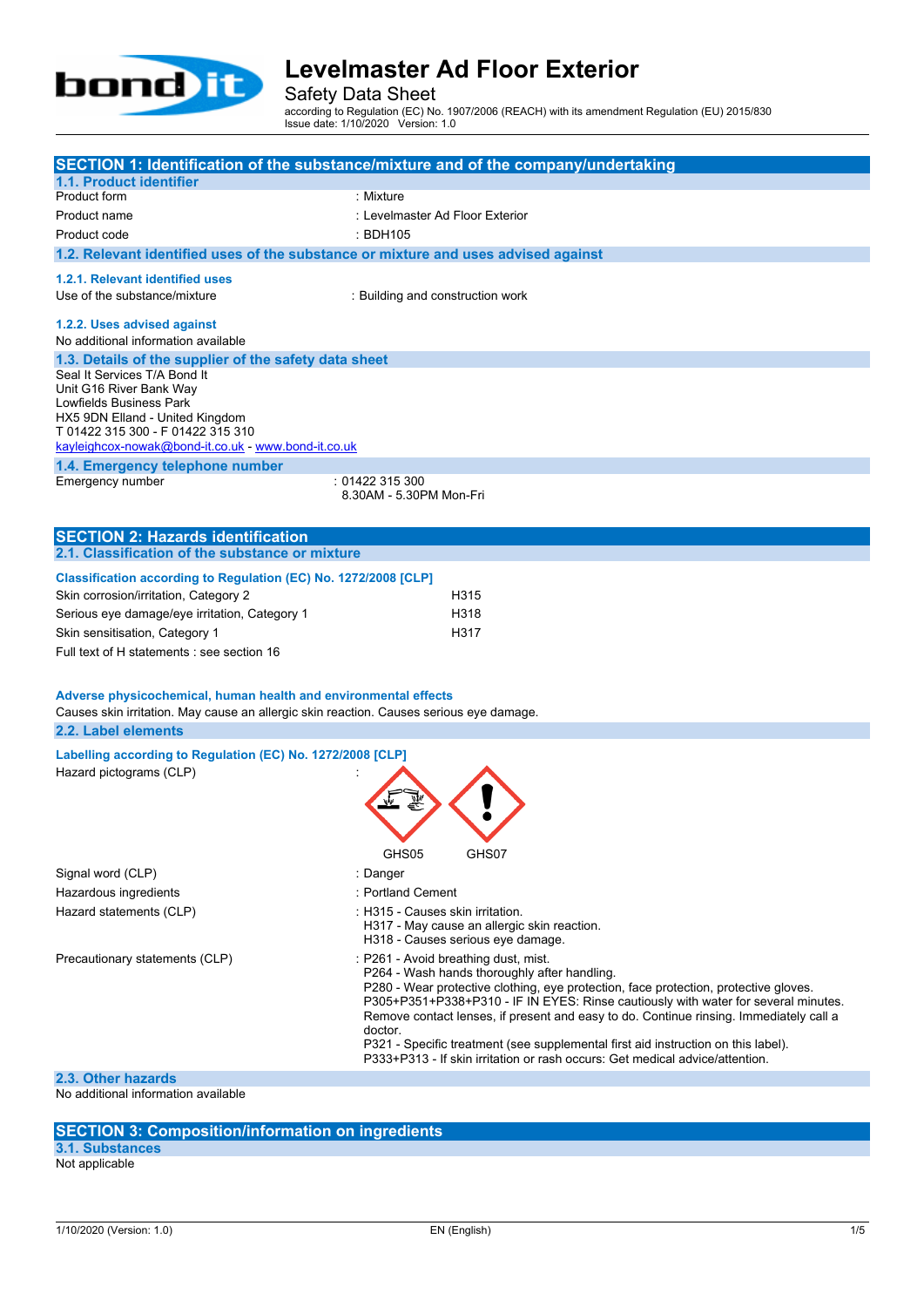### Safety Data Sheet

according to Regulation (EC) No. 1907/2006 (REACH) with its amendment Regulation (EU) 2015/830

### **3.2. Mixtures**

| <b>Name</b>            | <b>Product identifier</b>                  | $\frac{9}{6}$     | <b>Classification according to</b><br><b>Regulation (EC) No.</b><br>1272/2008 [CLP] |
|------------------------|--------------------------------------------|-------------------|-------------------------------------------------------------------------------------|
| <b>Portland Cement</b> | (CAS-No.) 65997-15-1<br>(EC-No.) 266-043-4 | $\ge$ = 10 - < 30 | Skin Irrit. 2, H315<br>Eye Dam. 1, H318<br>Skin Sens. 1B, H317<br>STOT SE 3, H335   |

Full text of H-statements: see section 16

| <b>SECTION 4: First aid measures</b>                                            |                                                                                                                                                         |  |  |
|---------------------------------------------------------------------------------|---------------------------------------------------------------------------------------------------------------------------------------------------------|--|--|
| 4.1. Description of first aid measures                                          |                                                                                                                                                         |  |  |
| First-aid measures after inhalation                                             | : Remove person to fresh air and keep comfortable for breathing.                                                                                        |  |  |
| First-aid measures after skin contact                                           | : Wash skin with plenty of water. Take off contaminated clothing. If skin irritation or rash<br>occurs: Get medical advice/attention.                   |  |  |
| First-aid measures after eye contact                                            | : Rinse cautiously with water for several minutes. Remove contact lenses, if present and<br>easy to do. Continue rinsing. Call a physician immediately. |  |  |
| First-aid measures after ingestion                                              | : Call a poison center or a doctor if you feel unwell.                                                                                                  |  |  |
| 4.2. Most important symptoms and effects, both acute and delayed                |                                                                                                                                                         |  |  |
| Symptoms/effects after skin contact                                             | : Irritation. May cause an allergic skin reaction.                                                                                                      |  |  |
| Symptoms/effects after eye contact                                              | : Serious damage to eyes.                                                                                                                               |  |  |
| Symptoms/effects after ingestion                                                | : May cause irritation to the digestive tract.                                                                                                          |  |  |
| 4.3. Indication of any immediate medical attention and special treatment needed |                                                                                                                                                         |  |  |
| Treat symptomatically.                                                          |                                                                                                                                                         |  |  |

| <b>SECTION 5: Firefighting measures</b>                                         |                                                                                                                                             |  |  |
|---------------------------------------------------------------------------------|---------------------------------------------------------------------------------------------------------------------------------------------|--|--|
| 5.1. Extinguishing media                                                        |                                                                                                                                             |  |  |
| Suitable extinguishing media                                                    | : Water spray. Dry powder. Foam.                                                                                                            |  |  |
| 5.2. Special hazards arising from the substance or mixture                      |                                                                                                                                             |  |  |
| Hazardous decomposition products in case of fire : Toxic fumes may be released. |                                                                                                                                             |  |  |
| 5.3. Advice for firefighters                                                    |                                                                                                                                             |  |  |
| Protection during firefighting                                                  | : Do not attempt to take action without suitable protective equipment. Self-contained<br>breathing apparatus. Complete protective clothing. |  |  |

| <b>SECTION 6: Accidental release measures</b>                            |                                                                                                                                                                |  |  |
|--------------------------------------------------------------------------|----------------------------------------------------------------------------------------------------------------------------------------------------------------|--|--|
| 6.1. Personal precautions, protective equipment and emergency procedures |                                                                                                                                                                |  |  |
| 6.1.1. For non-emergency personnel<br>Emergency procedures               | : Ventilate spillage area. Avoid contact with skin and eyes. Avoid breathing dust, mist.                                                                       |  |  |
| 6.1.2. For emergency responders                                          |                                                                                                                                                                |  |  |
| Protective equipment                                                     | : Do not attempt to take action without suitable protective equipment. For further information<br>refer to section 8: "Exposure controls/personal protection". |  |  |
| <b>6.2. Environmental precautions</b>                                    |                                                                                                                                                                |  |  |
| Avoid release to the environment.                                        |                                                                                                                                                                |  |  |
| 6.3. Methods and material for containment and cleaning up                |                                                                                                                                                                |  |  |
| Methods for cleaning up                                                  | : Mechanically recover the product.                                                                                                                            |  |  |
| Other information                                                        | : Dispose of materials or solid residues at an authorized site.                                                                                                |  |  |
| 6.4. Reference to other sections                                         |                                                                                                                                                                |  |  |

For further information refer to section 13.

| <b>SECTION 7: Handling and storage</b>                            |                                                                                                                                                                                                                           |  |  |
|-------------------------------------------------------------------|---------------------------------------------------------------------------------------------------------------------------------------------------------------------------------------------------------------------------|--|--|
| 7.1. Precautions for safe handling                                |                                                                                                                                                                                                                           |  |  |
| Precautions for safe handling                                     | : Ensure good ventilation of the work station. Avoid contact with skin and eyes. Wear<br>personal protective equipment. Avoid breathing dust, mist.                                                                       |  |  |
| Hygiene measures                                                  | : Wash contaminated clothing before reuse. Contaminated work clothing should not be<br>allowed out of the workplace. Do not eat, drink or smoke when using this product. Always<br>wash hands after handling the product. |  |  |
| 7.2. Conditions for safe storage, including any incompatibilities |                                                                                                                                                                                                                           |  |  |
| Storage conditions                                                | : Store in a well-ventilated place. Keep cool.                                                                                                                                                                            |  |  |
| 7.3. Specific end use(s)                                          |                                                                                                                                                                                                                           |  |  |

No additional information available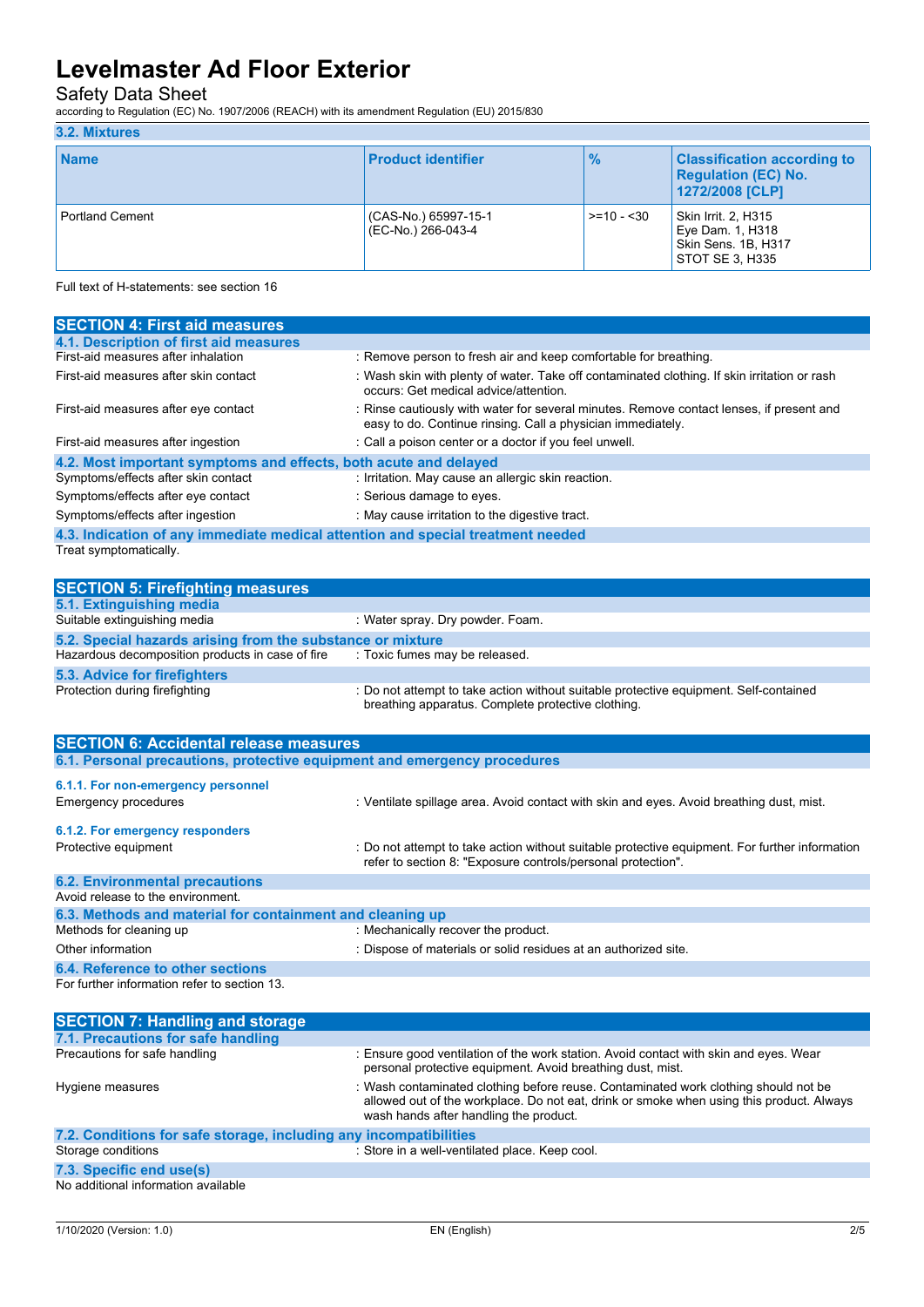## Safety Data Sheet

1907/2006 (REACH) with its amendment Regulation (EU) 2015/830

| according to Regulation (EC) No. 1907/2006 (REACH) with its amendment Regulation (EO) 2013/630 |                                     |  |  |
|------------------------------------------------------------------------------------------------|-------------------------------------|--|--|
| <b>SECTION 8: Exposure controls/personal protection</b>                                        |                                     |  |  |
| 8.1. Control parameters                                                                        |                                     |  |  |
| <b>Portland Cement (65997-15-1)</b>                                                            |                                     |  |  |
| <b>United Kingdom - Occupational Exposure Limits</b>                                           |                                     |  |  |
| WEL TWA (mg/m <sup>3</sup> )                                                                   | 10 mg/m <sup>3</sup> inhalable dust |  |  |
| 8.2. Exposure controls                                                                         |                                     |  |  |
| Appropriate engineering controls:                                                              |                                     |  |  |
| Ensure good ventilation of the work station.                                                   |                                     |  |  |
| Hand protection:                                                                               |                                     |  |  |
| Protective gloves                                                                              |                                     |  |  |
| Eye protection:                                                                                |                                     |  |  |
| Safety glasses                                                                                 |                                     |  |  |
| Skin and body protection:                                                                      |                                     |  |  |
| Wear suitable protective clothing                                                              |                                     |  |  |
| <b>Respiratory protection:</b>                                                                 |                                     |  |  |

In case of insufficient ventilation, wear suitable respiratory equipment

#### **Environmental exposure controls:**

Avoid release to the environment.

| <b>SECTION 9: Physical and chemical properties</b>         |                     |  |  |
|------------------------------------------------------------|---------------------|--|--|
| 9.1. Information on basic physical and chemical properties |                     |  |  |
| Physical state                                             | : Solid             |  |  |
| Colour                                                     | : Grey.             |  |  |
| Odour                                                      | : slight.           |  |  |
| Odour threshold                                            | : No data available |  |  |
| рH                                                         | : No data available |  |  |
| Relative evaporation rate (butylacetate=1)                 | : No data available |  |  |
| Melting point                                              | : No data available |  |  |
| Freezing point                                             | : Not applicable    |  |  |
| Boiling point                                              | : No data available |  |  |
| Flash point                                                | : Not applicable    |  |  |
| Auto-ignition temperature                                  | : Not applicable    |  |  |
| Decomposition temperature                                  | : No data available |  |  |
| Flammability (solid, gas)                                  | : Non flammable.    |  |  |
| Vapour pressure                                            | : No data available |  |  |
| Relative vapour density at 20 °C                           | : No data available |  |  |
| Relative density                                           | : No data available |  |  |
| Solubility                                                 | : No data available |  |  |
| Log Pow                                                    | : No data available |  |  |
| Viscosity, kinematic                                       | : No data available |  |  |
| Viscosity, dynamic                                         | : No data available |  |  |
| <b>Explosive properties</b>                                | : No data available |  |  |
| Oxidising properties                                       | : No data available |  |  |
| <b>Explosive limits</b>                                    | : Not applicable    |  |  |
| 9.2. Other information                                     |                     |  |  |
| No additional information available                        |                     |  |  |

| <b>SECTION 10: Stability and reactivity</b>                                        |
|------------------------------------------------------------------------------------|
| <b>10.1. Reactivity</b>                                                            |
| The product is non-reactive under normal conditions of use, storage and transport. |
| <b>10.2. Chemical stability</b>                                                    |
| Stable under normal conditions.                                                    |
| 10.3. Possibility of hazardous reactions                                           |
| No dangerous reactions known under normal conditions of use.                       |
|                                                                                    |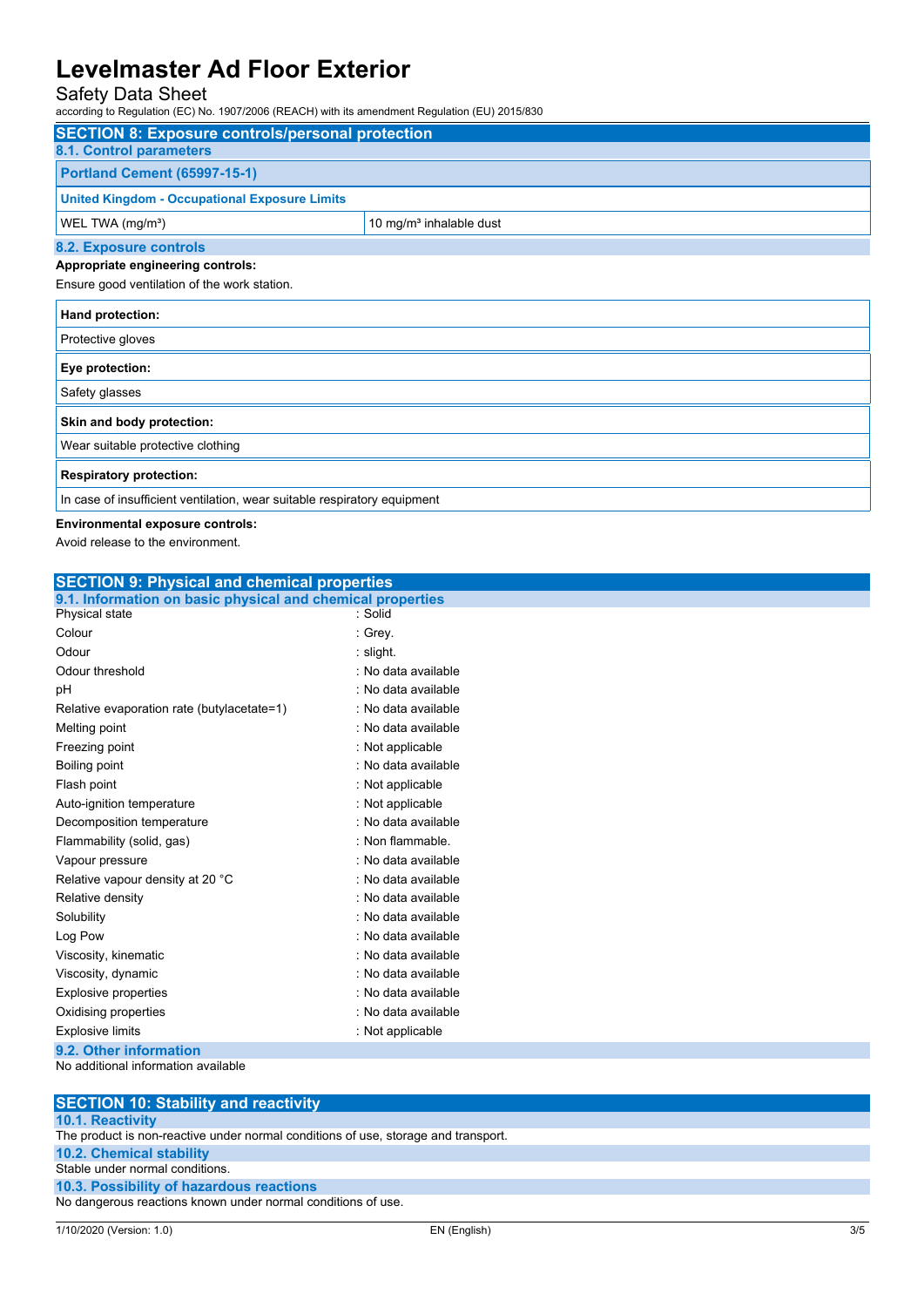### Safety Data Sheet

according to Regulation (EC) No. 1907/2006 (REACH) with its amendment Regulation (EU) 2015/830

#### **10.4. Conditions to avoid**

None under recommended storage and handling conditions (see section 7).

#### **10.5. Incompatible materials**

No additional information available

**10.6. Hazardous decomposition products**

Under normal conditions of storage and use, hazardous decomposition products should not be produced.

| <b>SECTION 11: Toxicological information</b> |                                        |  |  |
|----------------------------------------------|----------------------------------------|--|--|
| 11.1. Information on toxicological effects   |                                        |  |  |
| Acute toxicity (oral)                        | : Not classified                       |  |  |
| Acute toxicity (dermal)                      | : Not classified                       |  |  |
| Acute toxicity (inhalation)                  | : Not classified                       |  |  |
| Skin corrosion/irritation                    | : Causes skin irritation.              |  |  |
| Serious eye damage/irritation                | : Causes serious eye damage.           |  |  |
| Respiratory or skin sensitisation            | : May cause an allergic skin reaction. |  |  |
| Germ cell mutagenicity                       | : Not classified                       |  |  |
| Carcinogenicity                              | : Not classified                       |  |  |
| Reproductive toxicity                        | : Not classified                       |  |  |
| STOT-single exposure                         | : Not classified                       |  |  |
| STOT-repeated exposure                       | : Not classified                       |  |  |
| Aspiration hazard                            | : Not classified                       |  |  |
|                                              |                                        |  |  |

| <b>SECTION 12: Ecological information</b>                    |                                                                                                                            |
|--------------------------------------------------------------|----------------------------------------------------------------------------------------------------------------------------|
| 12.1. Toxicity                                               |                                                                                                                            |
| Ecology - general                                            | : The product is not considered harmful to aquatic organisms nor to cause long-term<br>adverse effects in the environment. |
| Hazardous to the aquatic environment, short-term<br>(acute)  | : Not classified                                                                                                           |
| Hazardous to the aquatic environment, long-term<br>(chronic) | : Not classified                                                                                                           |
| 12.2. Persistence and degradability                          |                                                                                                                            |
| No additional information available                          |                                                                                                                            |
| 12.3. Bioaccumulative potential                              |                                                                                                                            |
| No additional information available                          |                                                                                                                            |
| 12.4. Mobility in soil                                       |                                                                                                                            |
| No additional information available                          |                                                                                                                            |
| 12.5. Results of PBT and vPvB assessment                     |                                                                                                                            |
| No additional information available                          |                                                                                                                            |
| 12.6. Other adverse effects                                  |                                                                                                                            |
| No additional information available                          |                                                                                                                            |

# **SECTION 13: Disposal considerations**

**13.1. Waste treatment methods**

: Dispose of contents/container in accordance with licensed collector's sorting instructions.

| <b>SECTION 14: Transport information</b>         |                |                |                |                |
|--------------------------------------------------|----------------|----------------|----------------|----------------|
| In accordance with ADR / RID / IMDG / IATA / ADN |                |                |                |                |
| <b>ADR</b>                                       | <b>IMDG</b>    | <b>IATA</b>    | <b>ADN</b>     | <b>RID</b>     |
| 14.1. UN number                                  |                |                |                |                |
| Not applicable                                   | Not applicable | Not applicable | Not applicable | Not applicable |
| 14.2. UN proper shipping name                    |                |                |                |                |
| Not applicable                                   | Not applicable | Not applicable | Not applicable | Not applicable |
| 14.3. Transport hazard class(es)                 |                |                |                |                |
| Not applicable                                   | Not applicable | Not applicable | Not applicable | Not applicable |
| 14.4. Packing group                              |                |                |                |                |
| Not applicable                                   | Not applicable | Not applicable | Not applicable | Not applicable |